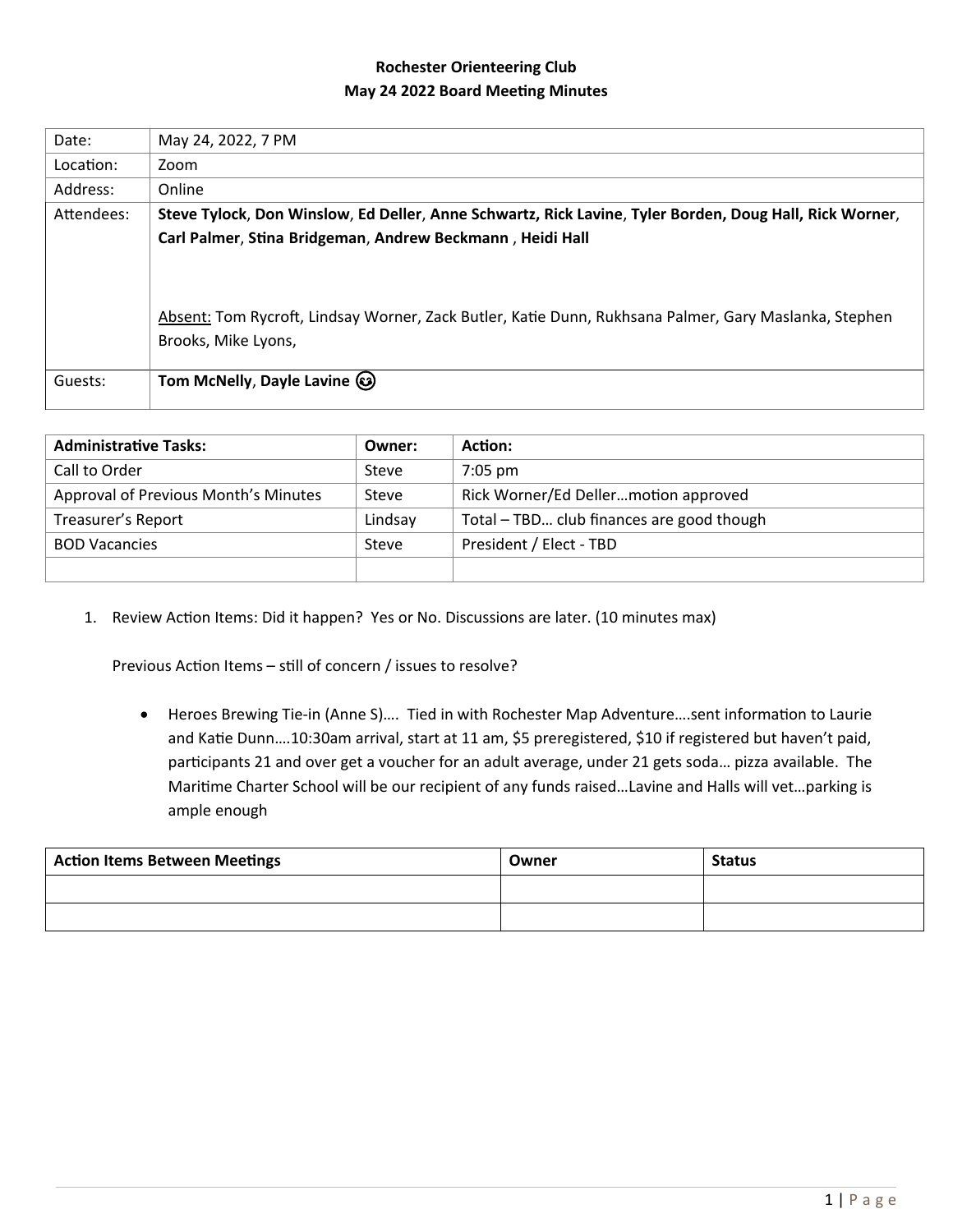| Motion | 1 <sup>st</sup> /2 <sup>nd</sup> | <b>Votes</b> |
|--------|----------------------------------|--------------|
| None   |                                  |              |
|        |                                  |              |
|        |                                  |              |

# 2. Status Reports (15 minutes)

- COMMUNICATIONS (Website, newsletter, social media and publicity)
	- none
- PERMANENT COURSES AND MAP SALES (Maintaining perm. courses (PCs), putting together PC packets, distributing PC packets and other maps to sellers and by mail. Soliciting seasonal map hike courses from members that could be put on website for member use and training.)
	- none
- LOCAL MEETS (Staffing and execution of local meets. Course setting and consultation services/course oversight)
	- See 2022 Schedule below
- EQUIPMENT (Meet equipment inventory/storage and purchases. Keeping the garage in order)
	- No major update....batteries redone
	- Rick W says we have 2 boxes of 50 flags
- FINANCE (Annual and long-term budget, meet fees, and donations to other organizations)
	- none
- SCHEDULING (Mapping projects, OCAD updates, "A" meets and annual club schedule)
	- See 2022 Schedule below
- MAPPING (Mapping projects, OCAD updates)
	- Rick W. met with Stoney Brook representative...still interested in getting an orienteering map done... we need to do some group field checking project...future workshop on field checking to be held... thought is to do the map this winter and have it ready for next year

# **3. Active Discussion/Action Items** (5 minutes)

**Kolva Donation and Memorial:** Family made a \$3,000 donation to club, also need a plan to memorialize Carl's love of the sport and club.

Don Winslow to write proposal to request some funds from this money to help get a OUSA map produced for Lyons Central School District

# **NRE and Billygoat 2022:** review.

Positive reviews from participants

#### **Schedule 2022:** Discussion.

- Once we get MD/CS volunteers, we generally get the "day of" folks to do the rest
- Reserving a shelter is not mandatory to run an event
- Steve T. is thinking about a mass start event…. Rick W., Andrew, Doug will also do summer course setting…. Anne, Heidi and Tom are possible Meet Directors
- Summer events generally have a much smaller start window or a mass start